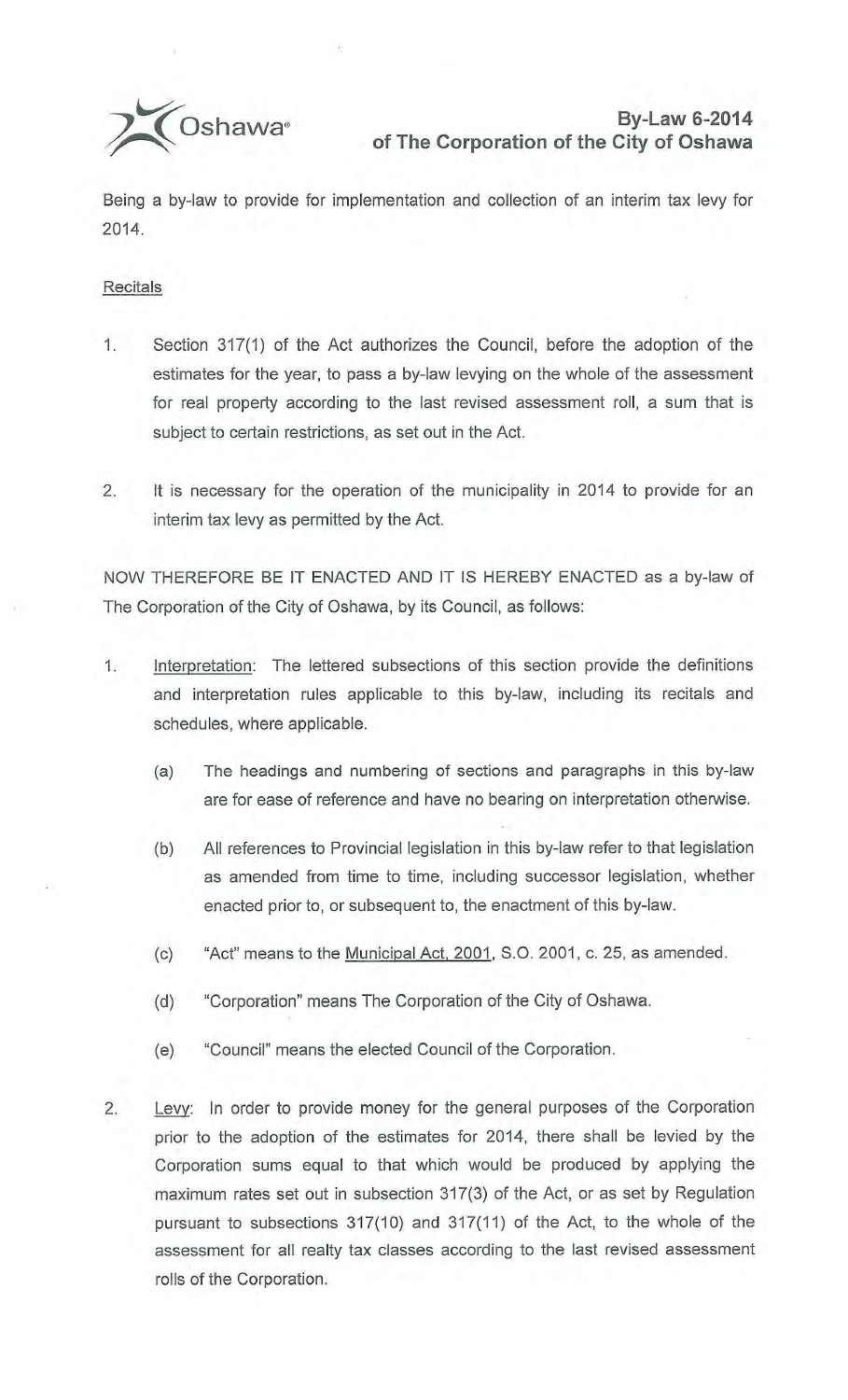- 3. Where 2013 was a partial year only: For the purposes of calculating the total taxes in 2014, if any taxes were levied in 2013 for only part of the year because assessment was added to the assessment roll during 2013, an amount shall be added equal to the additional taxes that would have been levied if the taxes had been levied for the entire year.
- 4. Where property was non-rateable in 2013: Taxes shall be levied on a property that is rateable for local municipal purposes for 2014 even if the property was not rateable for local municipal purposes for 2013.
- 5. Collection: Notwithstanding the provisions of any previous by-laws of the Corporation or of The Corporation of the Township of East Whitby, which may have set the time for payment of rates, taxes and assessment, the taxes levied under this by-law shall be collected in two installments. The first installment is due on the 28th day of February 2014, and the second installment is due on the 30th day of April 2014. Notwithstanding the foregoing, all arrears of rates, taxes and assessments levied and imposed in any year prior to the current year (plus penalties and interest thereon) must be paid before any installment of the taxes for the current year is paid. Upon default in payment of any installment, the privilege of payment by installments shall be forfeited and the subsequent installment or installments shall immediately become payable.
- 6. Penalties/Interest: Any installment or part of any installment of taxes not paid on or before the day prescribed by section 5 of this by-law for payment of such installment shall be subject to a percentage charge which shall be added to and collected with the taxes and which shall be calculated as one and one-quarter per centum  $(1\frac{1}{4}\%)$  of such installment or part of such installment on the first day of default. Any installment or part of any installment of taxes not paid on or before the day prescribed by section 5 of this by-law for payment of such installment shall also be subject to an interest charge which shall be added to and collected with the taxes and which shall be calculated as one and onequarter per centum  $(1\frac{1}{4}\%)$  of such installment or part of such installment on the first day of each calendar month thereafter in which default continues.
- 7. Part Payment: The Director, Finance Services and the Manager, Taxation and Revenue Services may accept part payment from time to time on account of any rates and assessments and may give a receipt for that payment. Notwithstanding the foregoing, acceptance of any part payment shall not affect the collection of the percentage charge imposed and collectable under section 6 of this by-law in respect of non-payment of any taxes or any installment of taxes.